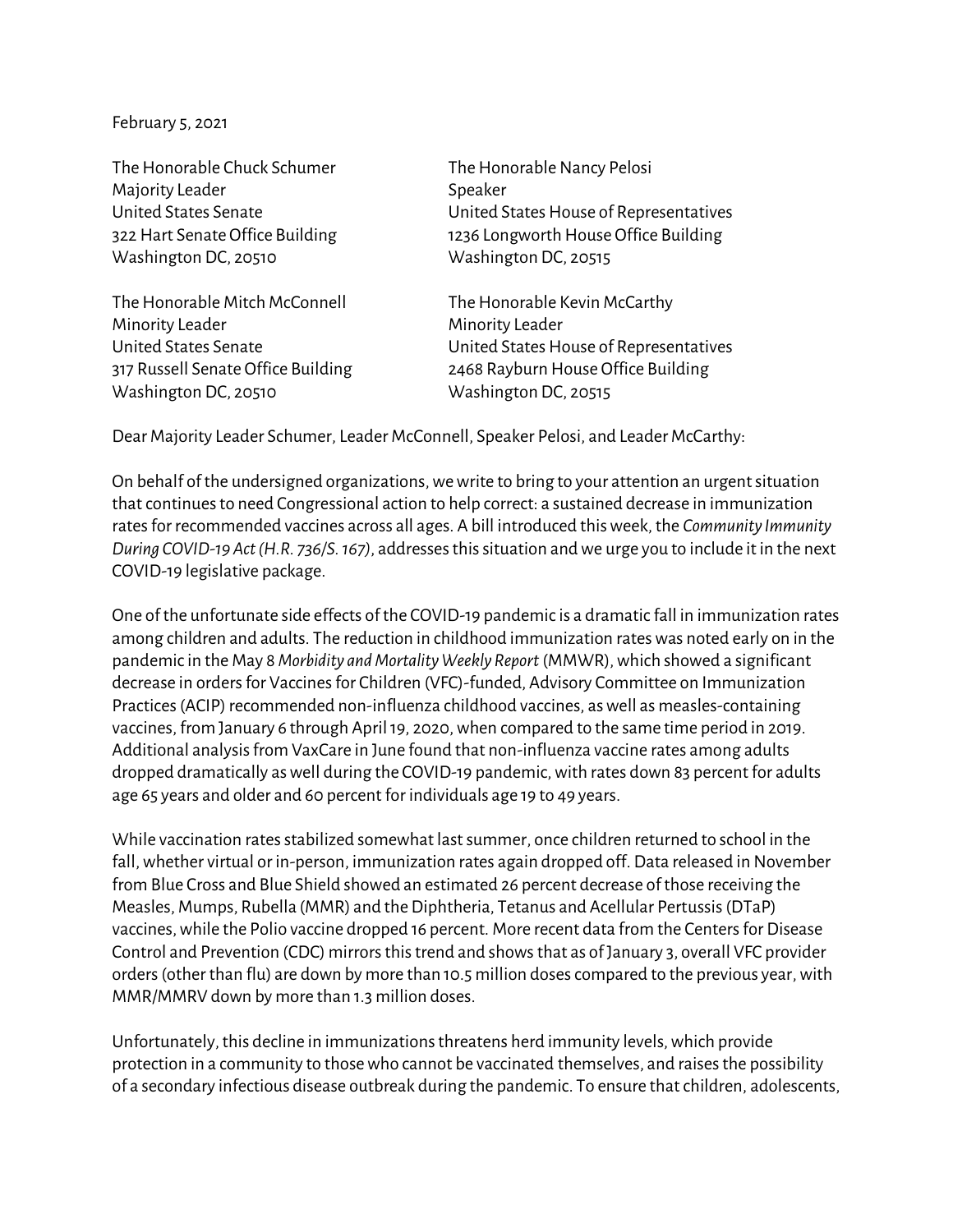and adults are still receiving routine immunizations, there needs to be continued and strengthened investment in the existing immunization delivery system and sustained messaging on the importance of receiving their recommended vaccines, particularly for children attending school. In fact, making sure children receive their ACIP-recommended vaccines will be key in ensuring that more schools can reopen safely. This is also important in addressing declining immunization rates in Black communities and other communities of color. As such, the undersigned organizations urge Congress to include the *Community Immunity During COVID-19 Act* in the next COVID-19 legislative package.

The *Community Immunity During COVID-19 Act* provides much needed funding to state and local public health departments to develop, scale, and evaluate local initiatives to boost vaccination rates during the COVID-19 pandemic. It would do so by strengthening partnerships with local stakeholders such as health care providers, schools, vaccine coalitions, and community-based organizations, disseminating culturally and linguistically appropriate information through communities and online social media platforms, and conducting outreach to promote health insurance options and immunization programs like Vaccines for Children, among other efforts.

While it is understandable that Congress is focused on the development and distribution of a COVID-19 vaccine and immunizing as many Americans as possible against COVID-19, we cannot ignore the potential consequences of secondary outbreak of infectious disease during the pandemic. As such, we urge Congress to take immediate action to provide much needed funding to state and local public health departments to promote ACIP-recommended vaccinations during the COVID-19 public health emergency and include the *Community Immunity During COVID-19 Act* during the next COVID-19 legislative package.

Sincerely,

## National Organizations

AIDS Alliance for Women, Infants, Children, Youth & Families Academic Pediatric Association American Academy of Family Physicians American Academy of Pediatrics American Association for Pediatric Ophthalmology and Strabismus American Association on Health and Disability American College of Obstetricians and Gynecologists American College of Osteopathic Pediatricians American Institute of Dental Public Health American Lung Association American Pediatric Society American Public Health Association Association of Maternal & Child Health Programs Association of Medical School Pediatric Department Chairs Association of Asian Pacific Community Health Organizations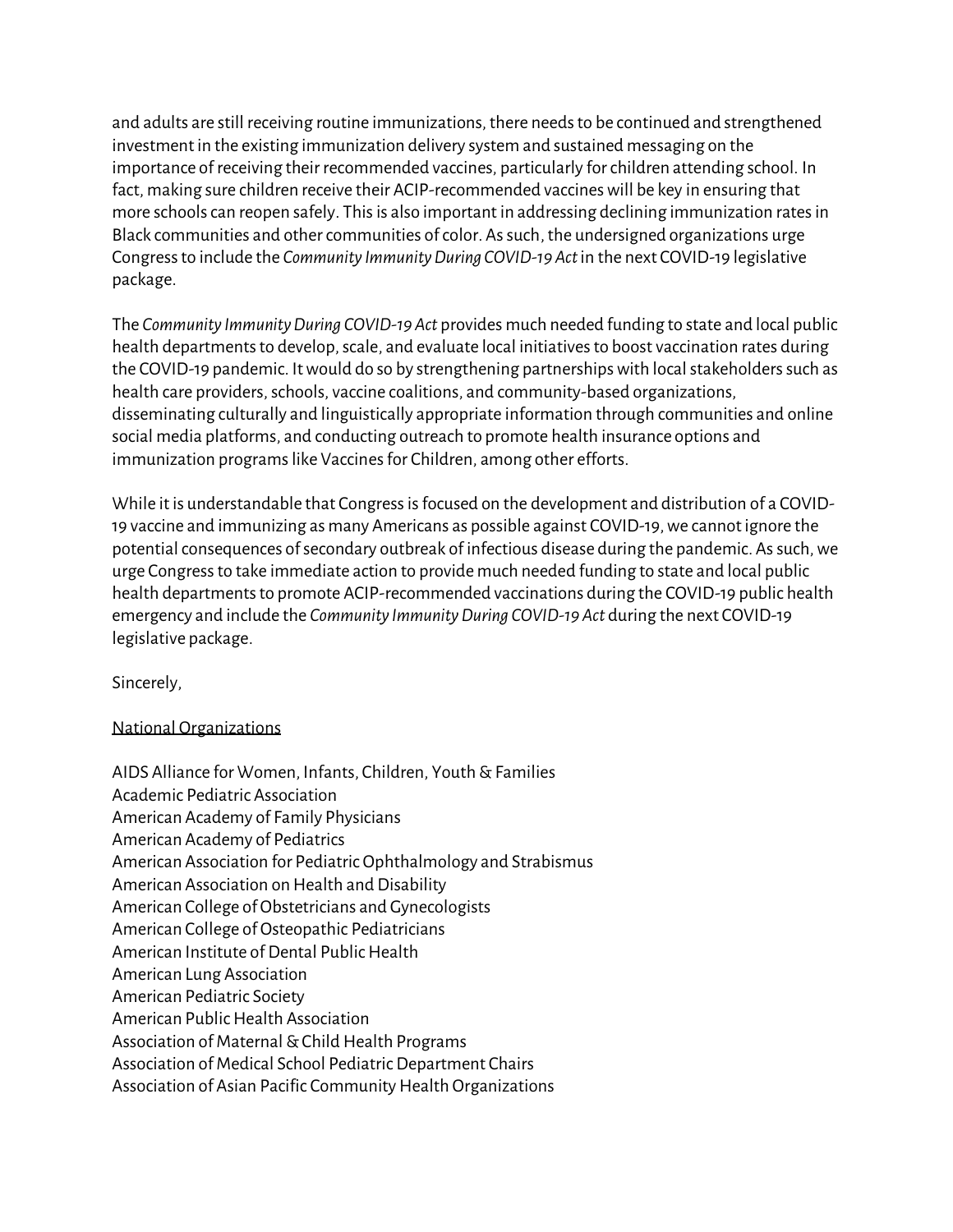Association of Schools and Programs of Public Health Biotechnology Innovation Association (BIO) Bridge the Gap – SYNGAP Education and Research Foundation Child Welfare League of America Children's Specialty Care Coalition Council of Administrators of Special Education Council of Pediatric Subspecialties Families Fighting Flu Global Healthy Living Foundation Hep B United Hepatitis B Foundation Immunization Action Coalition Infectious Diseases Society of America Lupus and Allied Diseases Association, Inc. March of Dimes National Association for Children's Behavioral Health National Association of County and City Health Officials National Association of Pediatric Nurse Practitioners National Association of School Nurses National Birth Defects Prevention Network National Coalition for Infant Health National Consumers League National Foundation for Infectious Diseases National Meningitis Association National Perinatal Association National WIC Association Nemours Children's Health System NICU Parent Network Pediatric Endocrine Society Pediatric Policy Council PreemieWorld.com School-Based Health Alliance Society for Pediatric Research The Andrew McDonough B+ Foundation The Mended Hearts, Inc. Trust For America's Health Unity Consortium Vaccinate Your Family

## State and Local Organizations

Alana's Foundation (Michigan) Alliance for Immunizations in Michigan Arizona Chapter, American Academy of Pediatrics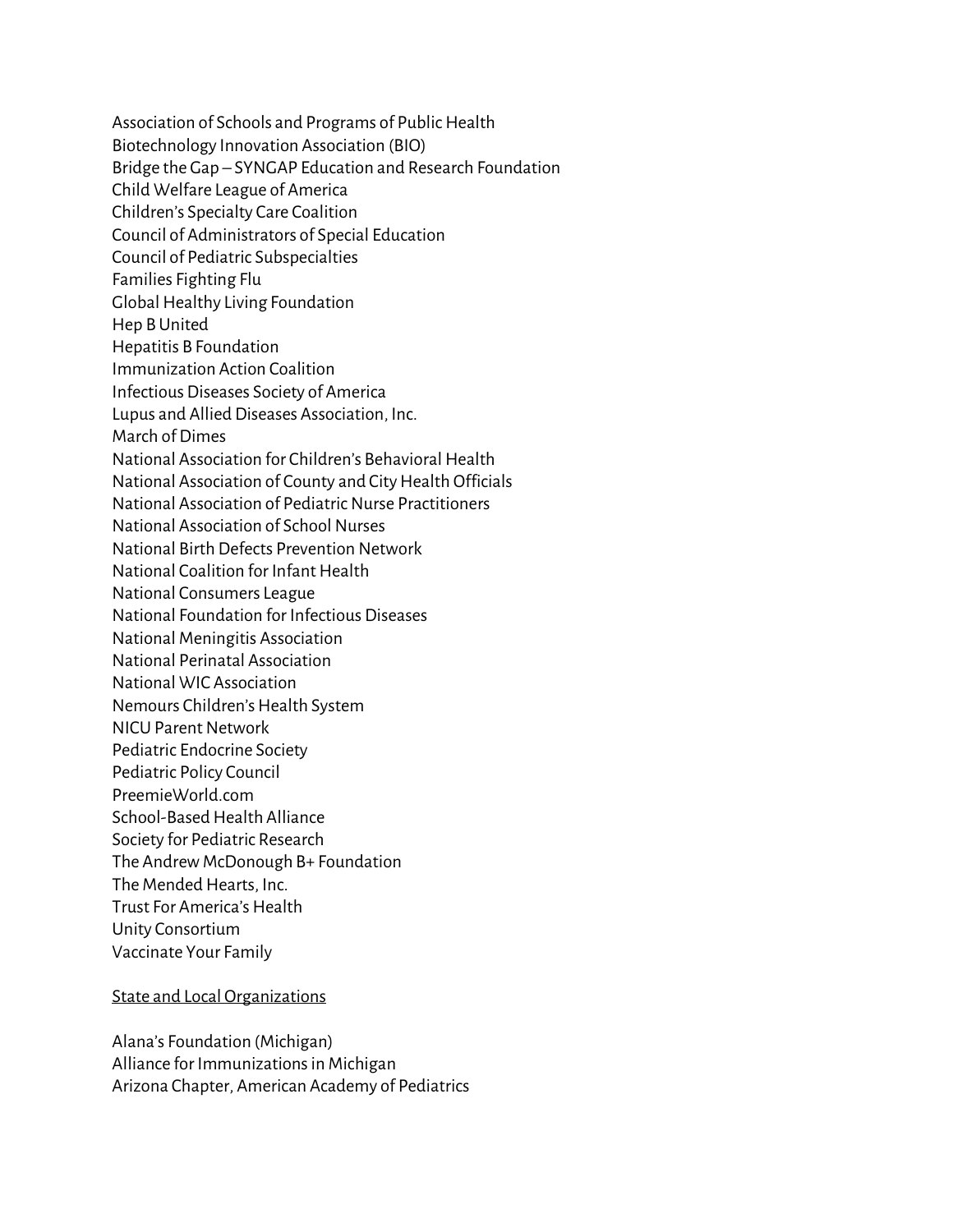Arizona Partnership for Immunization Arkansas Chapter, American Academy of Pediatrics California Chapter 1, American Academy of Pediatrics California Chapter 2, American Academy of Pediatrics California Chapter 3, American Academy of Pediatrics Children's Defense Fund (Texas) Children's Wisconsin Common Good Iowa Delaware Chapter, American Academy of Pediatrics Ever Thrive Illinois Family Voices New Jersey Florida Chapter, American Academy of Pediatrics Hawaii Chapter, American Academy of Pediatrics Idaho Immunization Coalition Illinois Chapter, American Academy of Pediatrics Indiana Chapter, American Academy of Pediatrics Iowa Chapter, American Academy of Pediatrics Immunize Nevada Kansas Chapter, American Academy of Pediatrics Kentucky Chapter, American Academy of Pediatrics Langlade County Immunization Coalition (Wisconsin) Maine Chapter, American Academy of Pediatrics Maryland Chapter, American Academy of Pediatrics Massachusetts Chapter, American Academy of Pediatrics Michigan Allergy and Asthma Society Michigan Association of Health Plans Michigan Association of Osteopathic Family Physicians Michigan Association of School Nurses Michigan Chapter, American academy of Pediatrics Michigan Council for Maternal and Child Health Michigan Council of Nurse Practitioners Michigan Osteopathic Association Michigan Pharmacists Association Michigan State Medical Society Mississippi Center for Justice Missouri Chapter, American Academy of Pediatrics Montana Chapter, American Academy of Pediatrics Nebraska Chapter, American Academy of Pediatrics Nevada Chapter, American Academy of Pediatrics Nevada Public Health Association New Mexico Pediatric Society New York Chapter 1, American Academy of Pediatrics New York Chapter 2, American Academy of Pediatrics New York Chapter 3, American Academy of Pediatrics